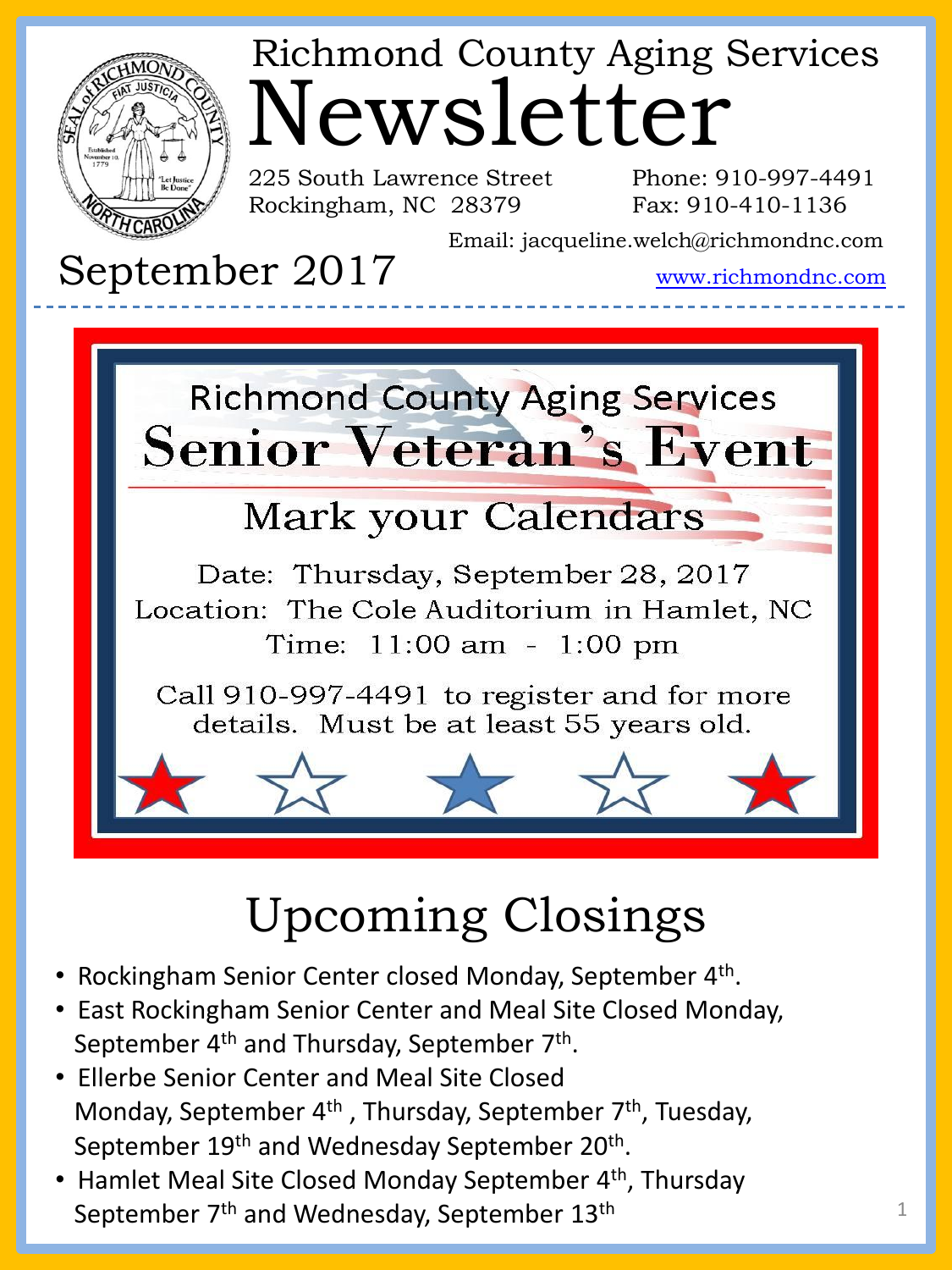## **Upcoming Field Trips**

| <b>Senior Center</b>         | <b>Trip Location</b>                | Date                            | Time<br>Leaving | Cost   |
|------------------------------|-------------------------------------|---------------------------------|-----------------|--------|
| Ellerbe                      | Moore<br><b>County Hair</b><br>Day  | Tuesday,<br>September<br>19th   | 8:00am          | Free   |
| Ellerbe<br>and<br>Rockingham | Mayberry<br>Days, Mount<br>Airy, NC | Wednesday,<br>September<br>20th | 8:00am          | \$5.00 |
| East<br>Rockingham           | Moore<br><b>County Hair</b><br>Day  | Wednesday,<br>September<br>27th | 8:00am          | Free   |

**Mangled Monograms** Unscramble the three letters in each clue below and you will have the initials of a President of the United States.

| 9. JCW |
|--------|
|        |

- **2. EDD 10. STH**
- **3. MRN 11. BOH**
- **4. BJL 12. WRR**
- **5. AQJ 13. HHC**
- **6. GSU 14. VBM**
- **7. WBG 15. FGR**
- **8. FJK** 
	- Answers on page 3



### **Hamlet Senior Center's**

## **1st Health Fair**



### Thursday, September 7, 2017

**FREE Hotdogs Music Entertainment** 

**Games** 



**Hamlet Senior Center 102 Veterans Drive** 

**Hamlet, NC 28345** 

**Free Screenings Blood Pressure Hearing Vision** 

**And much more** 

#### **Vaccinations**

Flu

**Shingles TDAP** 



Please stop by and bring a current Insurance card to pre-register.

**Hepatitis** 

Join us for our very 1st Health Fair where you are encouraged to AGE OUT LOUD by visiting a variety of vendors for information & resources available in the community. Receive free health screenings, giveaways, vaccinations and more. Fellowship with other citizens of Richmond County while enjoying a hotdog or playing a friendly game. Learn how to take control of your health today! This is an event you DON'T want to miss!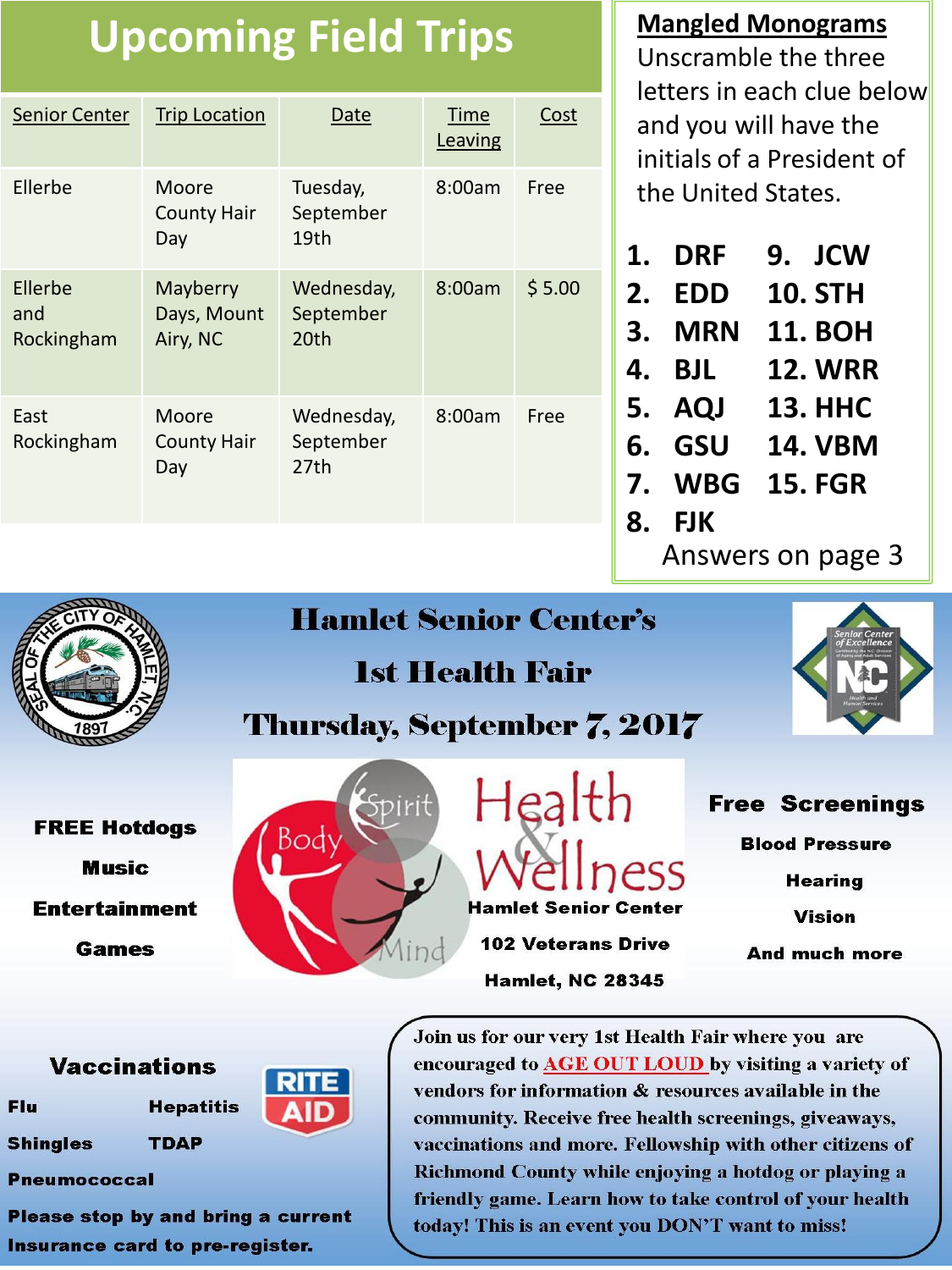## **Mangled Monograms**

Answers from page 2:

- 1. FDR (Franklin Delano Roosevelt)
- 2. DDE ( Dwight David Eisenhower)
- 3. RMN (Richard Milhous Nixon)
- 4. LBJ (Lyndon Baines Johnson))
- 5. JQA (John Quincy Adams)
- 6. USG (Ulysses S. Grant)
- 7. GWB (George W. Bush)
- 8. JFK (John Fitzgerald Kennedy)
- 9. WJC (William Jefferson Clinton)
- 10. HST (Harry S. Truman)
- 11. BHO (Barack Hussein Obama)
- 12. RWR (Ronald Wilson Reagan)
- 13. HCH (Herbert Clark Hoover)
- 14. MVB (Martin Van Buren)
- 15. GRF (Gerald R. Ford)



Our greatest glory is not in never falling, but in rising every time we fall. "

- Confucius



" Things work out best for those who make the best of how things work out. "

#### DEAF AND HARD OF HEARING

The Division of Services for the Deaf and the Hard of Hearing works to ensure that all Deaf, Hard of Hearing, or Deaf-Blind North Carolinians have the ability to communicate their needs and to receive information easily and effectively in all aspects of their lives, especially their health and well-being.

#### **East Rockingham Senior Center** Tuesday, September 19th 2017 10:00am - 12:00pm

Join us to learn how you or your loved one could receive assistance. Call Donna Luther with the East Rockingham Senior Center at 910-997-8332 for more information.

#### Great Information, please join us!

3

- John Wooden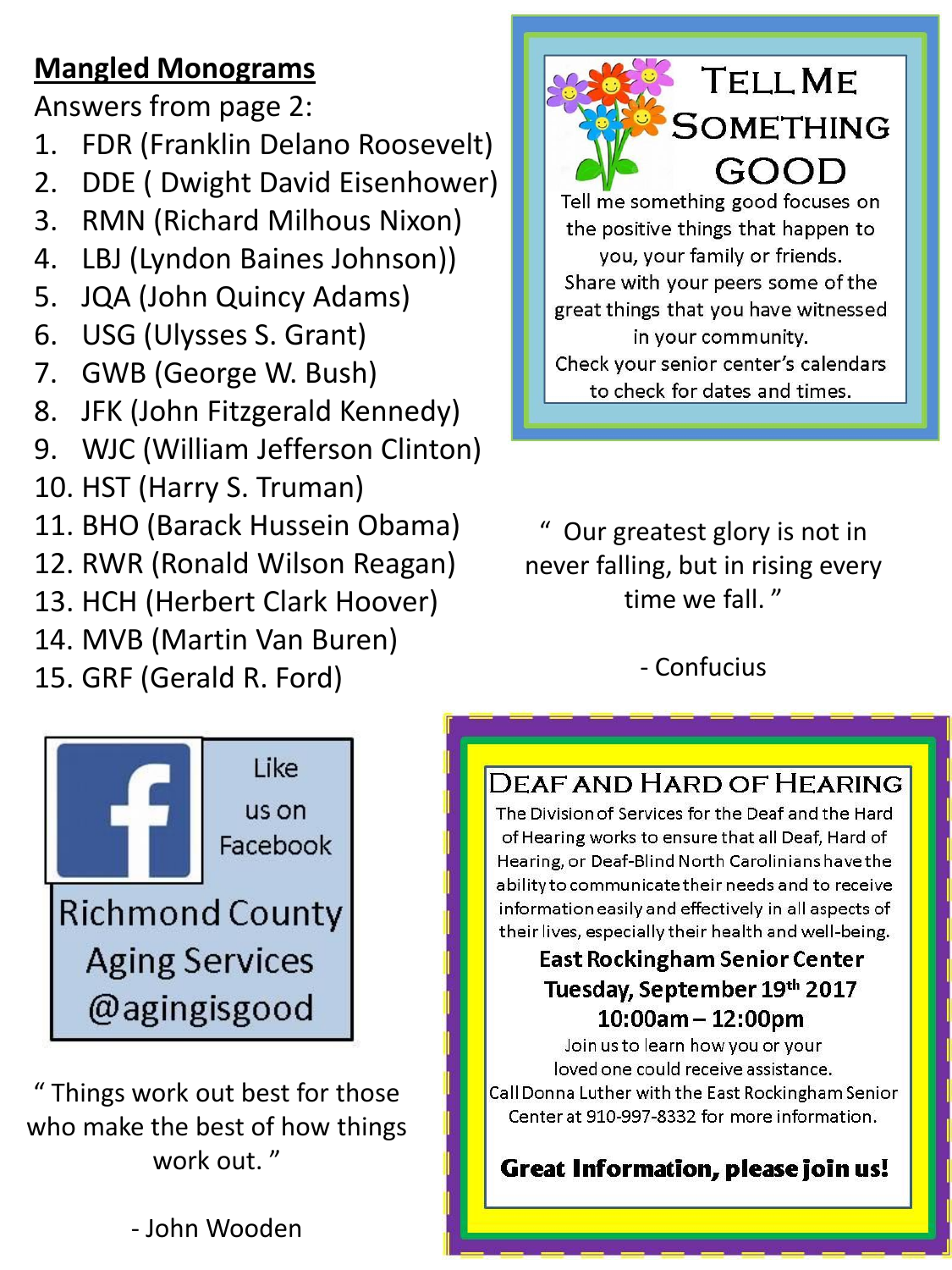#### **SERVICES OFFERED AT RICHMOND COUNTY AGING SERVICES**

Realizing the importance of social interaction and physical activity to the vitality of all people, Richmond County Aging Services places special emphasis on this and can provide information and assistance. Call 910-997-4491 for more information. Some of the social and recreational activities hosted by the Center(s) include:

| <b>Health Screenings</b>                                  | <b>Medicaid Benefits</b>                                        |  |             | <b>Call Terry Rush at</b>                                   |   |
|-----------------------------------------------------------|-----------------------------------------------------------------|--|-------------|-------------------------------------------------------------|---|
| <b>Fitness and Health</b><br>Promotions                   | Medicare Parts A & B                                            |  |             | your local office at<br>910-410-1135                        |   |
| <b>Insurance Counseling</b>                               | Medicare Part D                                                 |  |             |                                                             |   |
| <b>Tax Preparation</b><br>Counseling                      | <b>Social Security Benefits</b>                                 |  |             | <b>SHIIP Hotline at</b><br>1-855-408-1212                   |   |
| <b>Legal Services</b>                                     | <b>Job Training</b>                                             |  |             | www.shiip.com                                               |   |
| <b>General Transportation</b>                             | <b>Job Placement</b>                                            |  |             |                                                             |   |
| <b>Medical Transportation</b>                             | <b>Congregate Meals</b>                                         |  |             | <b>Mission Statement</b>                                    |   |
| <b>Support Groups or</b><br><b>Classes for Caregivers</b> | <b>Home Delivered Meals</b>                                     |  |             | <b>Richmond County Aging</b><br>Services is an organization |   |
| <b>Housing Assistance</b>                                 | Adult Day Care/Day<br>Health                                    |  |             | that provides a focal point<br>for aging resources as well  |   |
| Reverse Mortgage<br>Counseling                            | <b>Mental Health</b>                                            |  |             | as opportunities to extend<br>independent living and        |   |
| Home Repair/<br>Modification                              | Disaster Preparedness,<br>Planning or Response                  |  |             | enrich the quality of life for<br><b>Richmond County</b>    |   |
| <b>Home Health Services</b>                               | <b>Durable Medical</b><br>Equipment/Assistive<br><b>Devices</b> |  |             | older adults.                                               |   |
| In Home Aide Services                                     | <b>Hospice Care</b>                                             |  | Did         | Our newsletter, monthly                                     |   |
| Long Term Care<br><b>Facilities</b>                       | <b>Rehabilitation Services</b>                                  |  |             | activity calendars, and                                     |   |
| <b>Report Suspected</b><br>Abuse, Neglect or              | Respite                                                         |  | you<br>know | meal site menus are<br>available on-line at:                |   |
| Exploitation                                              |                                                                 |  |             | http://www.richmondnc                                       |   |
| <b>Senior Games</b>                                       | Telephone Reassurance                                           |  |             | $.com/245/Aging-$                                           |   |
| <b>Energy Assistance</b>                                  | <b>Food Distribution</b>                                        |  |             | Services                                                    | 4 |



#### www.shiip.com

### **Mission Statement**



**[Services](http://www.richmondnc.com/245/Aging-Services)**